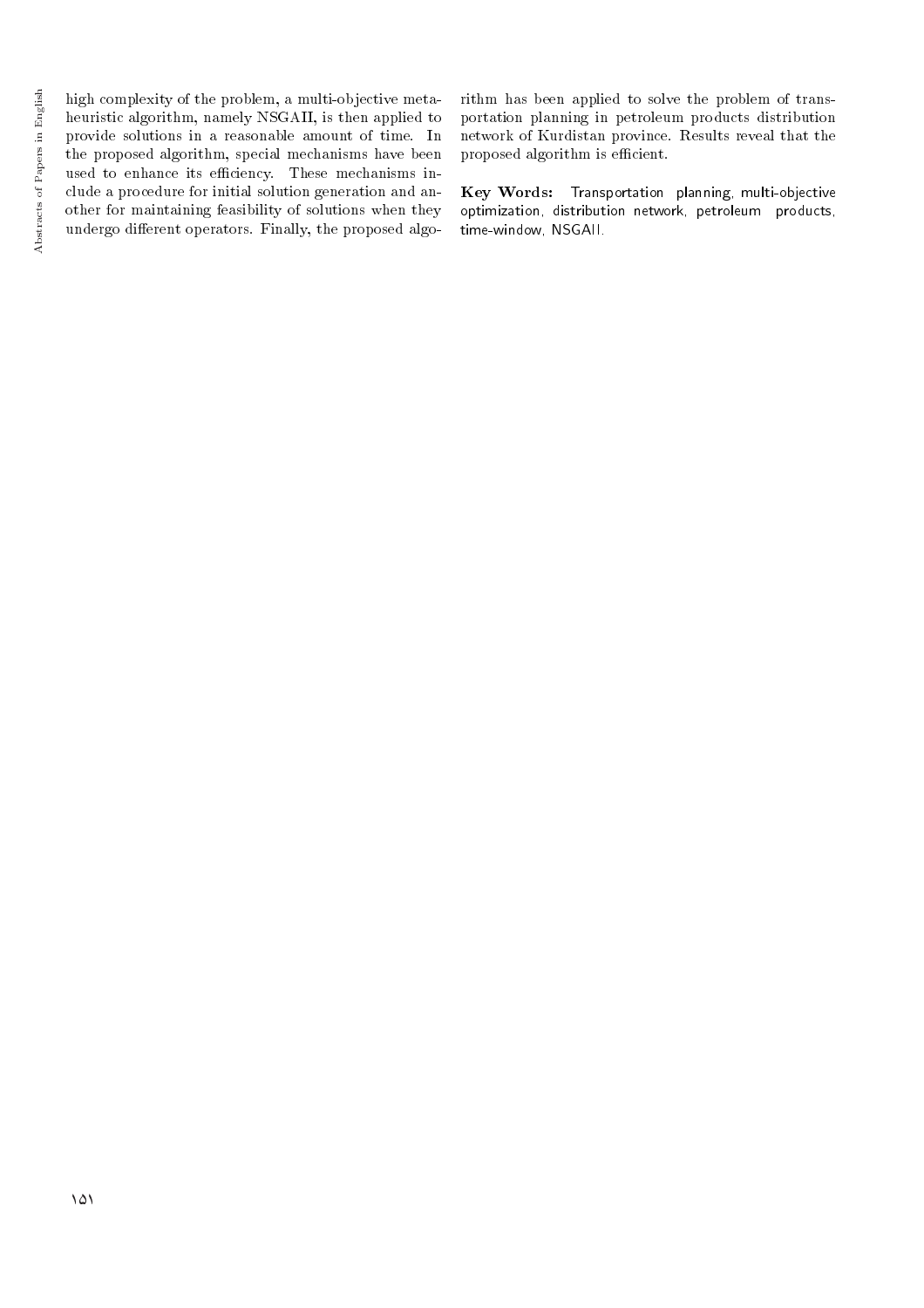## Dept. of Industrial Engineering University of Tehran M. Mohammadpour Omran omran@iust.ac.ir Dept. of industrial Engineering Tehran University of Science and Technology

Sharif Industrial Engineering and Management Journal Volume 33, Issue 1.1, Page 123-134, Research Note

c Sharif University of Technology

 Received 4 January 2015; received in revised form 20 July 2015; accepted 15 August 2015.

#### Abstract

Supply chain risk management has become an essential issue for supply chain management. Companies must focus not only on the efficiency of supply chain, but also on manageability of its risks. There are two types of supply chain risks: operational and disruptional risks. Operational risk is associated with the uncertainty of a process such as customer demand, amount of supply, and cost fluctuations. Disruptional risk encompasses natural and man-made disasters, such as earthquakes, floods, hurricanes, terrorist attacks, financial crises, or labor strikes. If an unanticipated event occurs, all of the supply chain members will be affected and the result will cause signicant loss. Supplier risk is one the of the supply chain risks that could be the source of other supply chain risks and leads to the inability of the supply chain to meet the customers demand.

The Supplier selection process is one of the most important components of production and logistics management for many companies. Selection of a wrong supplier could be enough to weaken the company's financial and operational position. Selecting the right suppliers signicantly reduces purchasing costs, improves competitiveness in the market and enhances end user satisfaction. This research proposes a hybrid model of interval valued ANP, interval valued fuzzy FMEA and interval valued fuzzy TOPSIS for the selection of the supplier with the lowest risk in the supply chain. This method applies the interval valued fuzzy ANP to determine the weight of each criterion and sub-criterion, uses interval valued fuzzy FMEA to rank the risk factors related to each supplier and interval valued fuzzy TOPSIS for the final supplier ranking. In addition, we applied linguistic variables to the parameter in which these variables are expressed as triangular interval-valued fuzzy numbers. A steel company is then studied to validate this model. The result shows that this company can categorize its suppliers more effectively and can select a low-risk supply chain partner at the same time.

Key Words: Supply chain risk management, supplier selection, interval valued fuzzy ANP, interval valued fuzzy FMEA, interval valued fuzzy TOPSIS.

# TRANSPORTATION PLANNING OF MULTIPLE PETROLEUM PRODUCTS WITH TIME-WINDOW CONSTRAINTS FOR SUPPLY, DEMAND, AND TRANSPORTATION ROUTES (CASE STUDY: KURDISTAN PROVINCE)

#### M. Kabiri

m.kabiri.68@gmail.com M. Shahrokhi shahrokhi292@yahoo.com A. Eydi(corresponding author) eydi81@yahoo.com A. Barahimi ah.barahimi@gmail.com Faculty of Engineering University of Kurdistan

Sharif Industrial Engineering and Management Journal Volume 33, Issue 1.1, Page 135-147, Research Note

c Sharif University of Technology

 Received 7 April 2015; received in revised form 19 August 2015; accepted 19 September 2015.

#### Abstract

In this research, distribution network of petroleum products in operational level is investigated. This network consists of transportation roads as well as pipelines. Based on the assumptions and limitations of the network, there are time windows for distribution time of products, demands, and transportation routes. The aim of this research is to propose a time plan for transportation of petroleum products which consists of a transportation schedule for each product including the volume of product, type of vehicle, and transportation route. The objective is to maximize demand coverage as well as to minimize total transportation costs. The components of the network under investigation are refineries, major storages, power plants, gas stations, minor storages, and customers. Petroleum products can be transported through all roads by different types of trucks (if the road is available for that type of truck during transportation time). Moreover, petroleum products can be transported to minor storages, power plants, and gas stations directly from refineries or through major storages. According to the fact that different trucks with different capacities are used for transportation, some roads are not available for specic types of trucks. Additionally, some roads may be unavailable for some or all types of trucks in specic time periods. In order to provide a mathematical framework for this problem, the problem is formulated as a mixed integer linear programming model. In the proposed model, a variety of real-world assumptions have been considered. According to the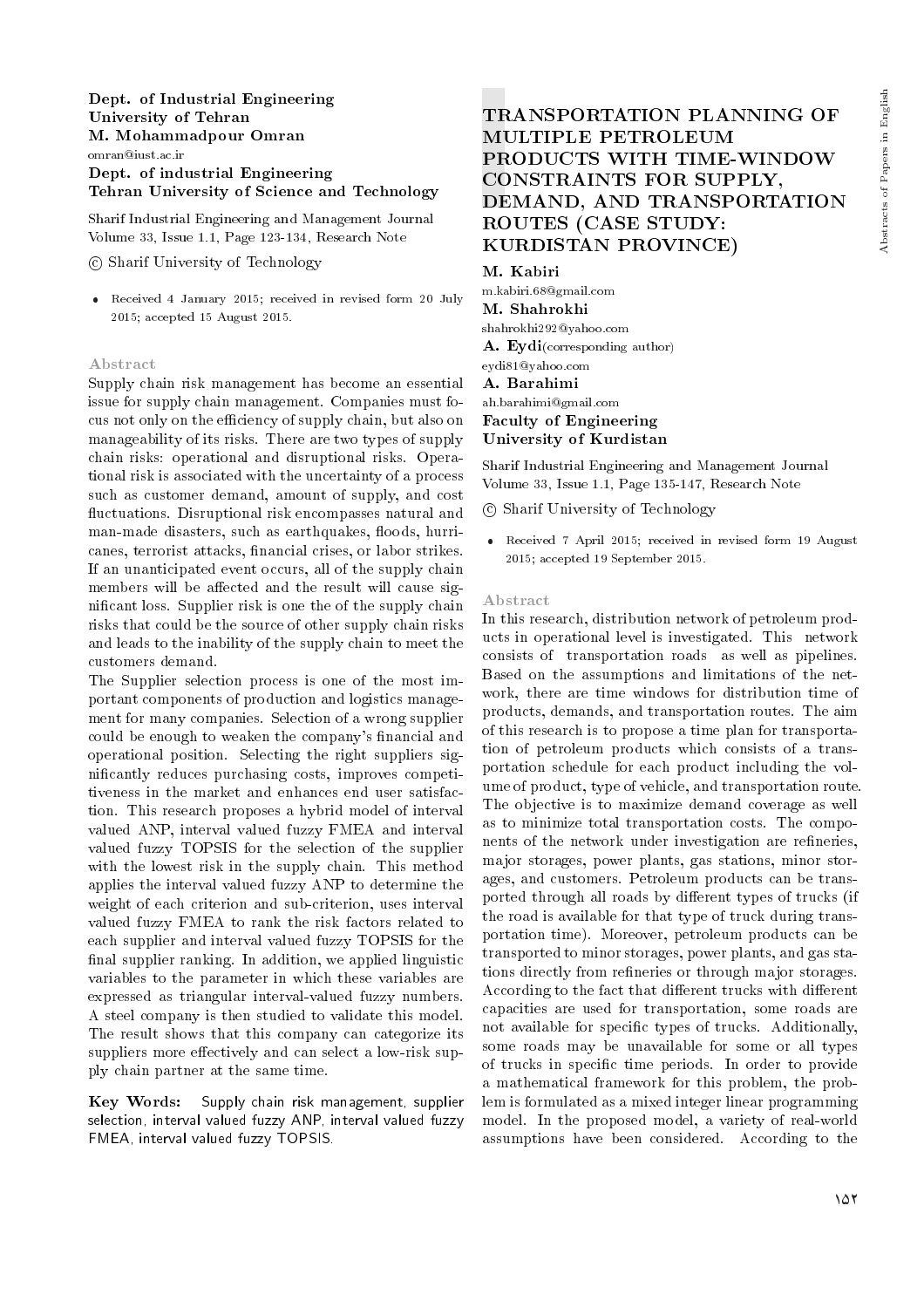supply disturbance. In this regard a basic integer linear programming model is developed using GAMS software and based on that, problem solving algorithm according to a reactive approach with considering supply disturbance occurrence is presented. Then using a real example, proposed model and solution method is described. For evaluating the proposed method, sample problems in CSPLib have been used and for simulating the supply disturbance occurrence, in each sample problem one special part has been disturbed. Then proposed algorithm has been compared with continue of first sequence as a conventional method. Computational results indicate that solutions obtained by proposed method based on mathematical programming are optimum and preferable in comparison with alternating method.

Key Words: Car sequencing problem, supply disturbance, stability, reactive approach.

# MATHEMATICAL MODELING OF COLLABORATION IN REVERSE SUPPLY CHAINS CONSIDERING THE UNCERTAINTY OF DATA

M. Moubed(corresponding author) moubed.m@gmail.com

Y. Zare Mehrjerdi mehrjerdyazd@gmail.com M. Saleh Owlia owliams@yazd.ac.ir Dept. of industrial Engineering Yazd University

Sharif Industrial Engineering and Management Journal Volume 33, Issue 1.1, Page 113-121, Original Article

c Sharif University of Technology

 Received 4 April 2015; received in revised form 5 August 2015; accepted 15 September 2015.

#### Abstract

By increasing the environmental consciousness, reverse supply chain is getting known in business theory and application. However, the high costs of implementing them is one of the important impediments for managers. In the current paper, a variant of vendor managed inventory is proposed for parallel reverse supply chains and the cost functions are compared with the non-collaborative and simple collaborative cases. In the non-collaborative case, different reverse supply chains are working in isolation and there is no sharing between them. The simple collaboration is possible when the

members just share a collection center as a warehouse. The proposed collaboration is designed such that these members share their information with collection center and this center plans for collecting and transferring returns to the recovery centers in a way that less inventory is hold at that center.

To compare our model with the traditional and simple collaboration, the cost functions are dened for two parallel simple three tier reverse supply chains. In order to reflect the reverse supply chain uncertainties, probability distribution of the amount of returned products is considered at the cost functions. Then, the mathematical situation for superiority of the proposed model to non-collaborative and simple collaborative case is studied using these cost functions. Two mathematical nonequalities show these situations as the result of this part. As this collaboration is not used in the reality, to compare the results in actual case, some illustrative examples are created by two different probability distributions for return generation. Finally, a Monte Carlo simulation technique is used for about 100 samples in1000 periods. The average costs for different components of cost function are calculated. Comparing the costs shows 48% decrease in shifting from non-collaborative to simple collaborative, 54% decrease in changing the noncollaborative case to the proposed model, and 11% decrease in changing the simple collaboration to proposed one. However, the results show a high decrease in costs of the model and its superiority to other two cases. The model can be expanded to broader and longer reverse supply chains by future researchers. Some other opportunities for study subjects are also introduced in the last section.

Key Words: Reverse supply chain, collaboration, vendor managed inventory.

# A HYBRID MODEL OF INTERVAL VALUED ANP, INTERVAL VALUED FUZZY FMEA AND INTERVAL VALUED FUZZY TOPSIS FOR SUPPLIER SELECTION ON RISK ENVIRONMENT

N. kazemi

nastaran.kazemi@b-iust.ac.ir Industrial Engineering Group Mazandaran University of Science and Technology

A. Bozorgi-Amiri(corresponding author) alibozorgi@ut.ac.ir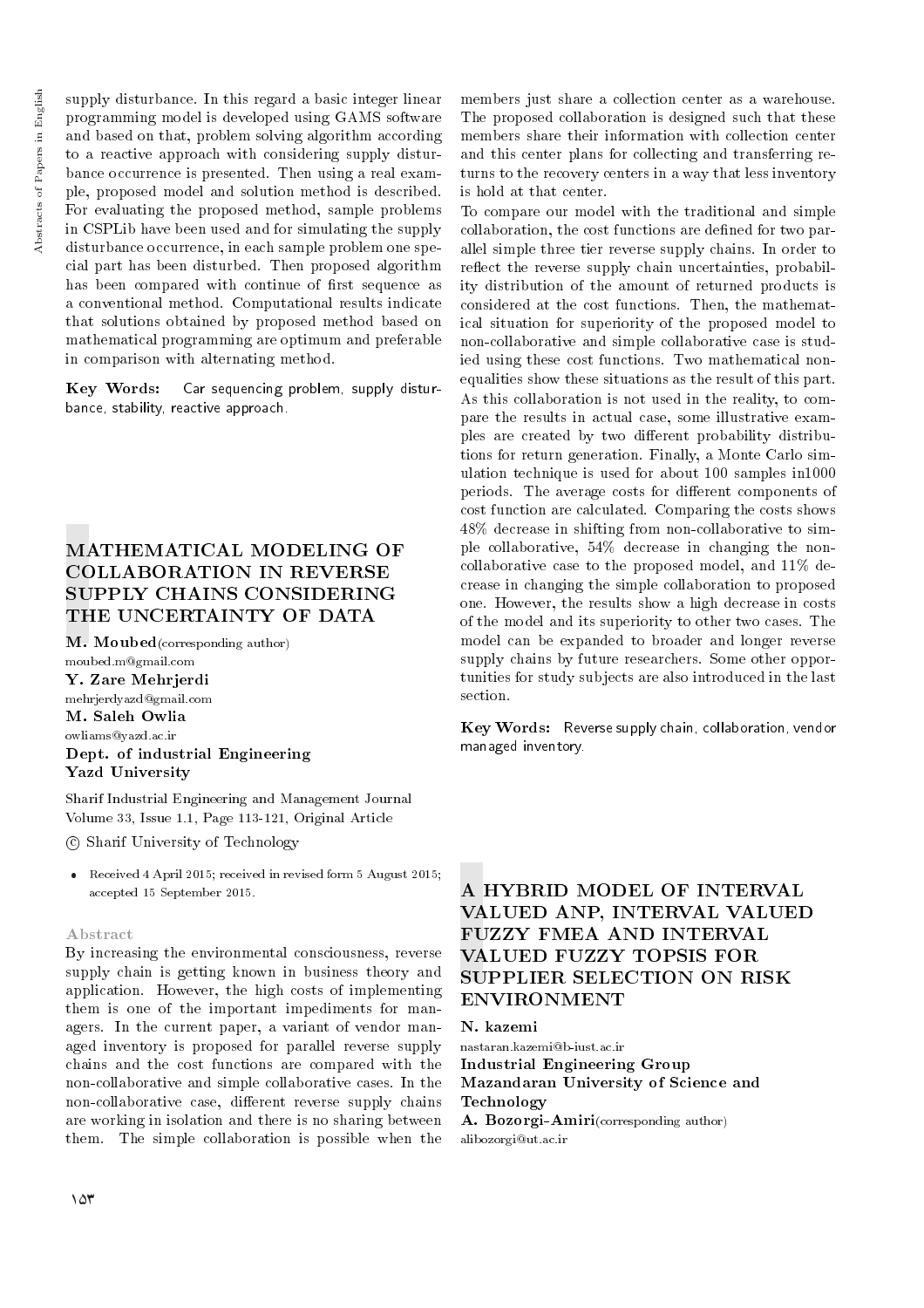# PERFORMANCE OF DEFENSE INDUSTRIES ORGANIZATION

M. Karbasian

mkarbasian@yahoo.com

Dept. of Industrial Engineering Malek Ashtar University of Technology, Esfahan R. Rostamkhani(corresponding author) rostamkhani.ramin@gmail.com

Dept. of Industrial Engineering

Malek Ashtar University of Technology, Tehran

Sharif Industrial Engineering and Management Journal Volume 33, Issue 1.1, Page 95-102, Original Article

c Sharif University of Technology

 Received 14 February 2015; received in revised form 29 June 2015; accepted 15 August 2015.

#### Abstract

The importance of quality management systems in organizations and defense industries is an undeniable fact that is the foundation for growth and development of the quality movement on the national level. One of the most powerful statistical techniques in the collection of quality engineering techniques and statistical tools is the design of experiment. A very desirable feature in the integrity of the process is shown concerning with the standard ISO9001 where organizations were asked for the characteristics and trends of processes and products to provide the results of monitoring and measurement. In other words, the innovation of this research in the field of application of design of experiments is to measure the effects of various factors on the process of quality management system. In this study, we investigate the history of applications and benefits of design of experiments technique as well as how the results analyzed. The important case study of this research was in the defense industries organization and ten selected industries. The conducted analyses show that the change from decentralized to centralized training planning, or the change of management style from open to closed, is a not significant difference in the performance of the process, such that the main reasons are the same in traditional methods as in the planning and management styles of the organization or due to inactivity of processes. In both cases, the fundamental changes within the above-mentioned concepts in the field of executive demands are asked. To conclude, the necessity for fundamental changes in the concepts of training planning and management style is emphasized as inevitable. Moreover, another innovation of this study is the verification of the application of the proposed technique in a quality management system, including its process.

Key Words: Quality management system, design and analysis experiments technique, process performance.

# MATHEMATICAL MODELING AND SOLVING THE CAR SEQUENCING PROBLEM WITH CONSIDERING UNEXPECTED SUPPLY DISTURBANCES

H. Rezaei Badr ho rezaee b@yahoo.com Dept.of Industrial Engineering Payame Noor University F. Jolai(corresponding author) fiolai@ut.ac.ir Dept. of Industrial Engineerng University of Tehran P. Fattahi pfattahi@gmail.com Dept. of Industrial Engineerng Alzahra University G. Esmaeilian greiep@yahoo.com Dept. of Industrial Engineerng Payame Noor University

Sharif Industrial Engineering and Management Journal Volume 33, Issue 1.1, Page 103-111, Original Article

c Sharif University of Technology

 Received 15 March 2015; received in revised form 23 June 2015; accepted 29 July 2015.

#### Abstract

In the automotive industry, final assembly lines are usually designed for the production of a large variety of cars. Different assembly processes are not only required by different equipment, but also because multiple types or even several different models are built on the same assembly line. These modern assembly lines are called mixed-model assembly lines. Because the distribution of the workload is highly dependent on the production sequence, the planning of the sequence, including how the orders go through the assembly line, is crucial for high utilization. A huge theoretical and practical effort has been undertaken in recent years to plan production optimally. An important decision problem in mass-producing customized product to order is the sequencing problem, which decides on the succession of models launched down an assembly line. The objective of car sequencing problem is to find an optimal permutation for a collection of cars sharing the same basic product model to be built in the same production line of car plants.

Due to disturbances that occur during the supply and production process, the carefully planned production sequence often cannot be performed as intended. This paper treats the car sequencing problem in final assembly line with considering the unexpected occurrence of parts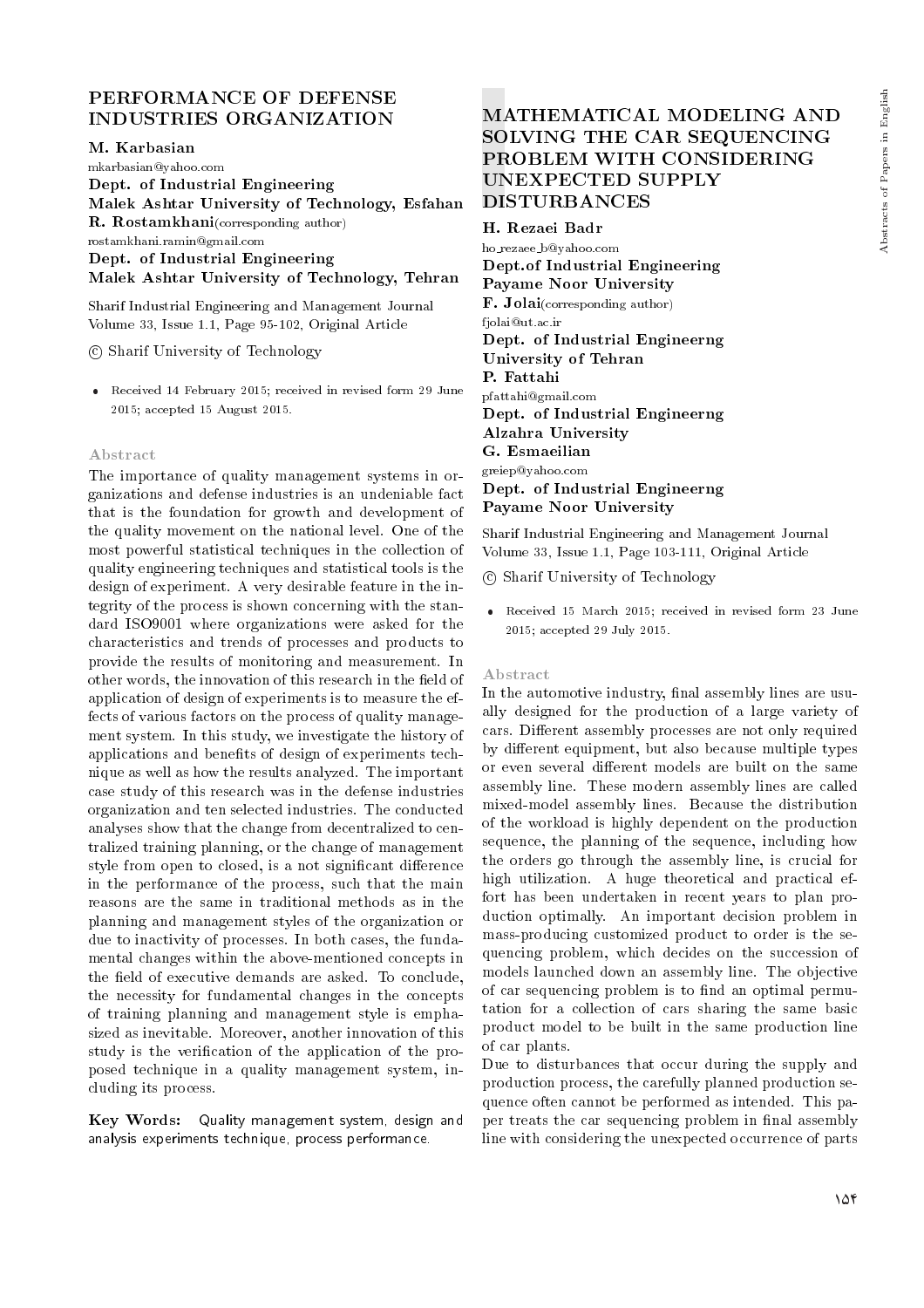and release times is discussed. In most of basic scheduling problems, the processing time of the jobs is assumed to be constant. This assumption is true in some cases, but because machines and tools depreciate and their ef ficiency reduces during time, this assumption cannot be true in all cases. In addition, in some industries like steel industry, job's delay for process results in longer processing time. These kinds of jobs are introduced as deteriorating jobs, so a job is deteriorating whenever its processing time is not constant and is dependent on scheduled jobs. In this thesis, scheduling problems with deteriorating jobs are studied. A general classification of these problems is presented and literature review is studied. Then, flowshop scheduling with deteriorating jobs is discussed, and minimizing the number of tardy jobs is assumed as objective function. It is proven that the complexity of the problem is NP-hard. Therefore, a heuristic algorithm is proposed to achieve near optimum solution in a short time. Besides, an exact branch and bound algorithm, along with utilizing heuristic algorithm as upper bound, was proposed to achieve an optimal solution. Computational results demonstrate that branch and bound method solves problems with 24 jobs in the set High and 22 jobs in the set Low in a reasonable time. Results show that a high percentage of nodes are fathomed by lower bounds and dominance rules that shows the capability of the branch and bound algorithm. Also, it is shown that the average ratio of optimal solution to the heuristic one is at most 1.15 which is smaller in contrast with other studies in the related field in the literature. Finally, according to the efficiency of the presented approach, sample problems with large dimensions are generated and solved and their results are displayed.

Key Words: Deteriorating jobs, flow shop, number of tardy jobs, branch and bound, release times.

# MULTI OBJECTIVE PORTFOLIO SELECTION BY COMBINING MARKOWITZ AND DEA CROSS EFFICIENCY MODELS

H. Omrani(corresponding author) h.omrani@uut.ac.ir

Z. Mashayekhi

## zmashayekhi@yahoo.com Faculty of Industrial Engineering Urmia University of Technology

Sharif Industrial Engineering and Management Journal Volume 33, Issue 1.1, Page 87-94, Original Article

## c Sharif University of Technology

 Received 19 January 2015; received in revised form 16 August 2015; accepted 23 August 2015.

#### Abstract

Nowadays, the stock market is one of the common ways to invest money. Selection an appropriate portfolio is one of the main problems for investors. This paper proposes an integrated multi objective model for portfolio selection problem. The model is based on Markowitz mean-variance model. Markowitz model considered maximization of portfolio expected rate of return and minimization of portfolio risk. In the proposed model portfolio efficiency is considered in addition to portfolio return and portfolio risk simultaneity. The proposed model is a multiple objective programming model which maximizes return and efficiency and minimizes risk of the portfolio. Due to weaknesses of classic DEA model, the paper applies DEA cross-efficiency model to estimate efficiency. There are two problems of using simple cross-efficiency evaluation in portfolio selection. One of them is the lack of portfolio diversification. Under cross-efficiency evaluation, selecting DMUs which averagely perform well in all factors and excluding DMUs which perform well in only subset of factors is more likely. Due to this issue, a poor diversied portfolio will be selected which include similar DMUs. The other problem is the gangingtogether phenomenon of cross-efficiency. Assume two DMUs have similar factor levels; hence they will use similar inputs and outputs weights. It is clear that two DMUs increase each other's cross efficiency score and have more chance to win. On the contrary, a DMU which its factor levels are so different from other DMUs has lower chance of winning. The model is solved in two ways: using exact algorithm and using Non-dominated sorting genetic algorithm (NSGA-II) and the results are compared. To illustrate the performance of the proposed model, the actual data from 52 assets of Iran stock market is gathered and the results are compared with Markowitz model. The results showed that our proposed model increases portfolio efficiency in compared with Markowitz model while reduction of expected return is low.

Key Words: Portfolio selection, Markowitz mean- variance model, cross efficiency DEA model, NSGA II.

APPLICATION OF DESIGN OF EXPERIMENTS TECHNIQUE IN QUALITY MANAGEMENT SYSTEM FOR ASSESSING VARIOUS FACTORS AFFECTING PROCESSES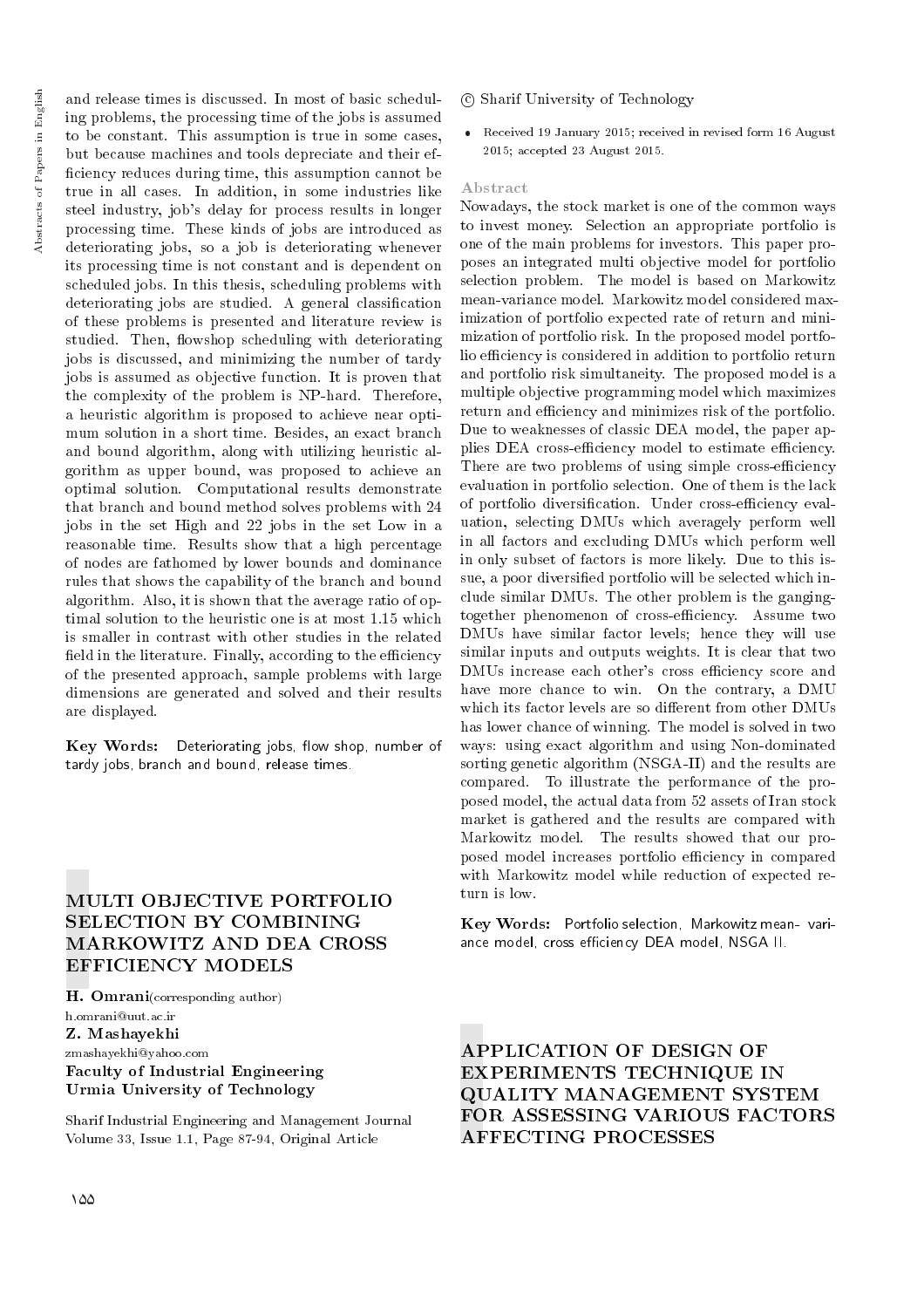The optimal actions for each component at the end of each period are derived, such that the availability of the system subject to a constraint on system costs over maintenance planning horizon is maximized. The total maintenance cost of the system includes the cost of performing PM, cost of performing CM, system stopping cost due to performing PM, and system stopping cost due to performing CM. A numerical example is given to illustrate the proposed model.

Key Words: Preventive maintenance, optimal sequence of activities, availability, multi-component series system.

## EVALUATING THE PERFORMANCE OF FUZZY MISSING DATA ESTIMATION METHODS ON THE FUZZY BIVARIATE PROCESS CAPABILITY INDEX C<sub>pm</sub>

#### E. Nikzad

e.nikzad@shahed.ac.ir A. Ashuri atefeh.ashuri@gmail.com A. Amiri(corresponding author) amiri@shahed.ac.ir Dept. of Industrial Engineering Shahed University A. Salmasnia a.salmasnia@qom.ac.ir Dept. of Industrial Engineering

University of Qom Sharif Industrial Engineering and Management Journal

Volume 33, Issue 1.1, Page 65-73, Original Article

c Sharif University of Technology

 Received 16 December 2014; received in revised form 23 August 2015; accepted 19 September 2015.

#### Abstract

The ability of the process in satisfying the customers' expectations is determined by using the process capability indices. In some real applications, it is possible to encounter uncertainty in the observations and speci fication limits of the quality characteristics. The uncertainty of quality characteristics often occurs due to the constraints in measurement systems and human subjectivity in many manufacturing industries. In these cases, the observations and specification limits are defined by fuzzy numbers. On the other hand, missing observations can be occurred as a result of insufficient sampling, high costs, and errors in measurements or during data acquisition. Moreover, machine breakdown, illegible recording

of response, damaged experimental resource are common reasons for missing data. There are some methods, such as mean and regression, for estimating missing data in the literature. These methods are used to estimate data when the observations are crisp and there is no uncertainty in the observations. To the best of authors' knowledge, these methods are not evaluated for estimating the missing data in the context of multivariate process capability indices with fuzzy observations. In this paper, we propose two estimation methods, including fuzzy mean and regression methods, to estimate the missing data under uncertainty. Then, the performance of the proposed estimation methods on the results of the fuzzy process capability index  $C_{pm}$  is evaluated when the missing data are estimated by using the proposed estimation methods. In addition, the effects of missing data percentage and correlation coefficient on the fuzzy process capability index are assessed when the missing data are estimated by using mean and regression methods. The results show that the regression method is more ef ficient than the mean method to estimate the missing data. The performance of the estimation methods also improves when the sample size increases. However, the performance of the proposed estimation methods deteriorates when the fuzziness increases.

**Key Words:** Process capability index  $C_{pm}$ , missing data, fuzzy multivariate observations, fuzzy sets theory,  $\alpha$ cuts, particle swarm optimization algorithm.

## MINIMIZING THE NUMBER OF TARDY JOBS IN A FLOW SHOP SCHEDULING WITH DETERIORATING JOBS AND RELEASE TIMES

M.B. Fakhrzad(corresponding author) mfakhrzad@yazd.ac.ir M. Salimian Nodushan mohamadsolimian88@gmail.com Dept. of Industrial Engineering Yazd University

Sharif Industrial Engineering and Management Journal Volume 33, Issue 1.1, Page 75-85, Original Article

c Sharif University of Technology

 Received 28 December 2014; received in revised form 6 September 2015; accepted 19 September 2015.

#### Abstract

In this paper, minimizing the number of tardy jobs in two-machine flowshop scheduling with deteriorating jobs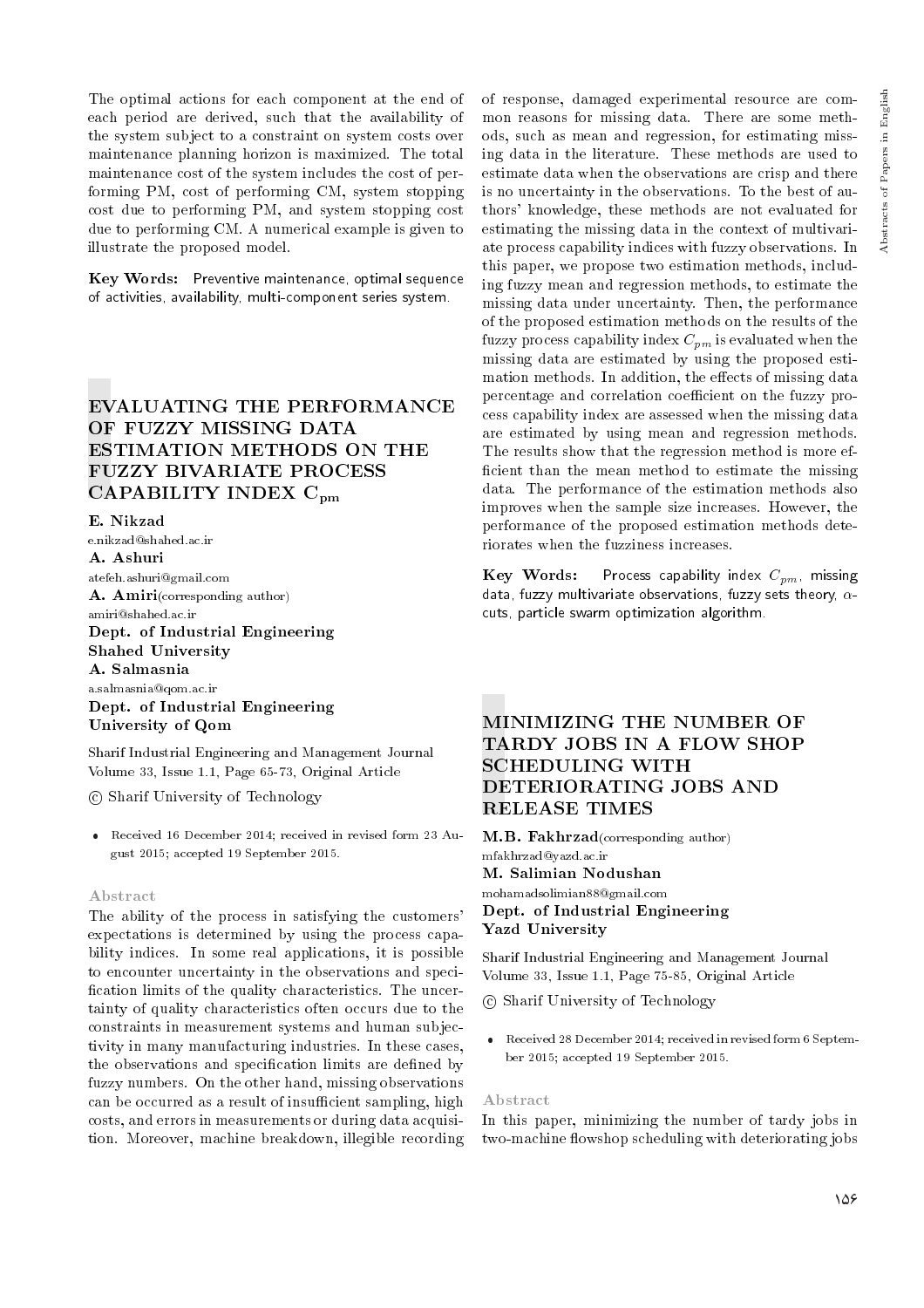Key Words: Three echelon supply chain, contract design, option contract, buy-back contract, information uncertainty.

## THE EFFECTIVE PARAMETERS IN IRAN'S E-GOVERNMENT READINESS ASSESSMENT

M. Abbasi

mahdi.abbasi@modares.ac.ir G.A. Montazer(corresponding author) montazer@modares.ac.ir School of Engineering Tarbiat Modares University

Sharif Industrial Engineering and Management Journal Volume 33, Issue 1.1, Page 41-53, Original Article

c Sharif University of Technology

 Received 3 September 2014; received in revised form 23 May 2015; accepted 29 July 2015.

## Abstract

E-government (EG) means extensive use of information technology for optimization of government and governance mechanisms, aimed at increasing transparency of business processes, eliminating the spatial and temporal distance between the people and government, and increasing the participation of people in the political process. E-government essentially refers to the utilization of Information Technology (IT) and other web-based telecommunication technologies to improve and/or enhance the efficiency and effectiveness of service delivery in the public sector. E-government consists of the digital interactions between the government and citizens (G2C), government and businesses (G2B), government and employees (G2E), government and governments /agencies (G2G), as well as citizen interaction with their government  $(C2G)$ .

In this article, considering the indicators and models of EG readiness, EG implementation and EG maturity, and using comparative studies and Iranian expert opinions provided the appropriate parameters for evaluating e-government readiness in Iran. This model comprises various aspects including management readiness, security readiness, network readiness, roles and regulation readiness, standard readiness, monitoring and evaluation readiness, cultural readiness, content readiness, government employee readiness, equipment readiness, financial readiness, political readiness, computer software readiness and citizens readiness.

Key Words: Government, E-Government, E-Readiness, E-Government readiness, Iran.

# OPTIMIZATION SEQUENCE OF PREVENTIVE MAINTENANCE ACTIVITIES FOR A REPAIRABLE MULTI-COMPONENT SERIES **SYSTEM**

M. Hatami(corresponding author) mahmud.hatami66@gmail.com M. Shahrokhi shahrokhi292@yahoo.com Dept. of Industrial Engineering Kurdistan University M. Pouresmaeeli pouresmaeeli.morteza@gmail.com Dept. of Industrial Engineering Tafresh University H. Moakedi hamid.moakedi@gmail.com Dept. of Industrial Engineering Iran University of Science and Technology

Sharif Industrial Engineering and Management Journal Volume 33, Issue 1.1, Page 55-63, Original Article

c Sharif University of Technology

 Received 12 November 2014; received in revised form 6 June 2015; accepted 19 September 2015.

### Abstract

This paper proposes a mathematical model to determine optimal sequence of preventive maintenance (PM) activities for a repairable multi-component series system. The structure of system is series, i.e., if a component of system fails, the system stops. The occurrence of each component's failure is modeled by a non-homogeneous Poisson process (NHPP) with an increasing failure rate. It is assumed that maintenance planning horizon has been divided into equal time periods, and at the end of each period, four possible actions for each component (mechanical service, repair, replacement or do nothing) have been considered. If mechanical service or repair is performed, the age of component is reduced. In this situation, the age of component is returned somewhere between the current age of it and the state of "as-goodas-new". However, repair reduces the age of component more than mechanical service. If the component is replaced, it is returned to a state of "as-good-as-new". If no action is performed, the age of component is not changed.

If the system is suddenly stopped before the end of each period, corrective maintenance (CM) is performed. The objective is to determine optimal preventive maintenance activity for each component of system at the end of each period. In other words, it must be decided about each component of system at the end of each period to perform which kind of PM activities.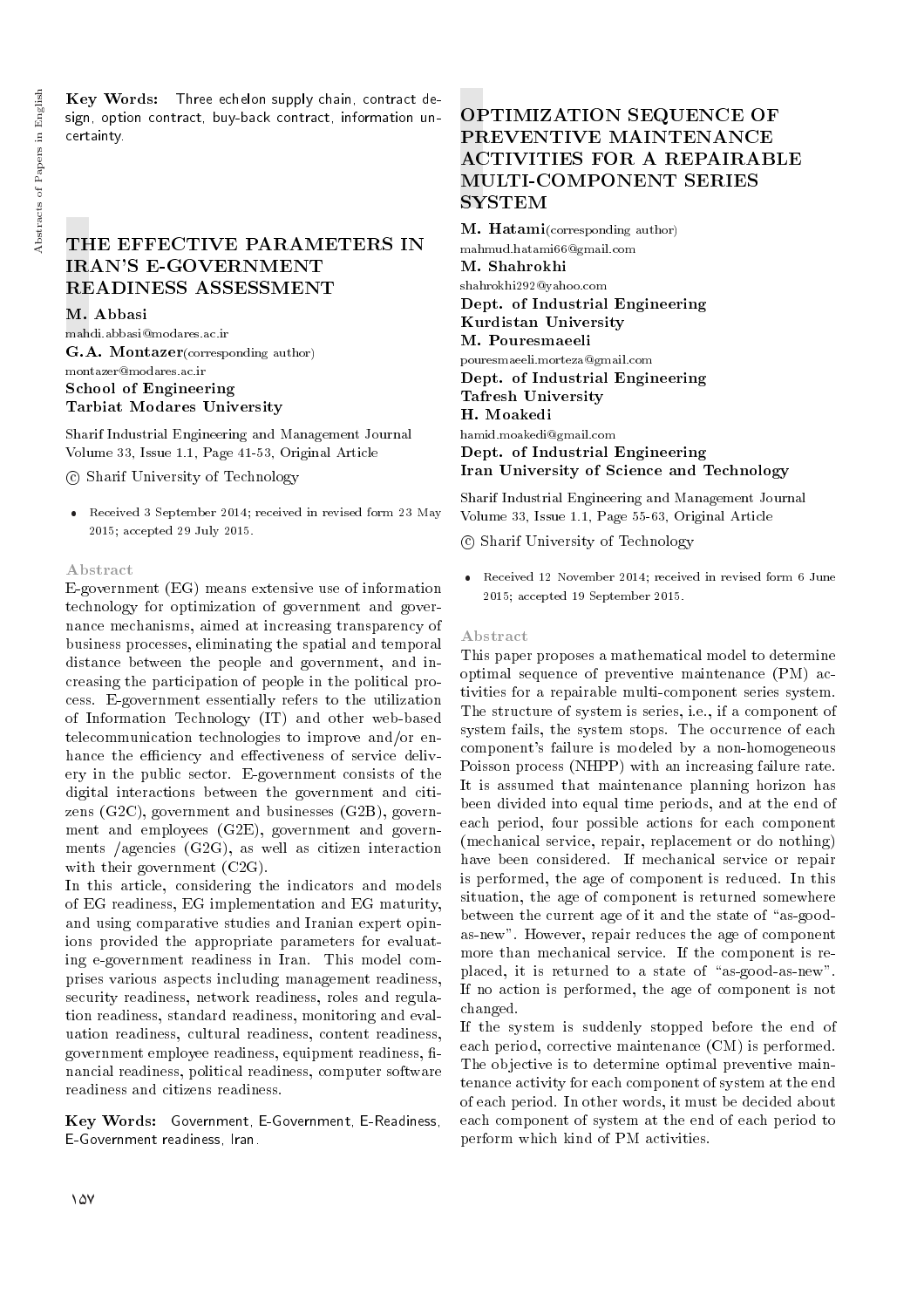## Abstract

In the midst of webpages, two issues raise for users to access the desired resources. These issues are speed and accuracy that are two important factors for users' satisfaction of web services, for which an appropriate information retrieval tool to provide suitable responses is required. Therefore, developing an efficient search engine could be useful in order to attract customers and increase their satisfaction.

However, Web search engines often face with a crucial problem, that is, their results, include highly diverse pages in correspondence with vague queries. This kind of diversity makes choosing the most relevant pages more difficult for search engines. On the other hand, the obtained results may be undesirable from the user's perspective. In such a situation, discovering natural grouping of pages and finding their representatives help the engines to cover all admissible meanings related to user's query. Clustering is the well-known approach for this reduction purpose, i.e., nding a few representatives among highly diverse Web pages.

In this paper, we focus on a pioneering algorithm and aim to improve it in terms of the quality of responses and the execution speed. To do so, we propose to provide initial clusters by means of a well-known algorithm, called K-means. This could be a proper initial point. We also reformulate a time-consuming formula of the main algorithm by taking advantages of the properties of linking network. Furthermore, we formulate a set of signicant variables of the main algorithm to increase the quality of the clustering. These variables have been considered constant in the main algorithm. The experimental results on ground-truth datasets indicate that the performance of our algorithm is about 30% superior to the performance of the main algorithm both in terms of quality of clustering and execution speed.

Moreover, as an interesting case study, we execute our algorithm on the dataset of Persian blogs. We provided this dataset by collecting the information about links and texts included in some blogs. Implementing our algorithm on this interesting dataset provides marvelous results in the case of extracted clusters.

Key Words: Clustering, e-commerce, content, link, search engine, complex networks.

CONTRACT DESIGN IN A THREE-ECHELON SUPPLY CHAIN, IN THE CASE OF INFORMATION **SERTAINTY** 

I. Nosoohi(corresponding author) i.nosoohi@in.iut.ac.ir A. Shahandeh Nookabadi ali-nook@cc.iut.ac.ir Gh. Moslehi moslehi@cc.iut.ac.ir

## Dept. of Industrial and Systems Engineering Isfahan University of Technology

Sharif Industrial Engineering and Management Journal Volume 33, Issue 1.1, Page 29-40, Original Article

c Sharif University of Technology

 Received 3 August 2014; received in revised form 6 July 2015; accepted 4 August 2015.

## Abstract

At the time of contract design in multi - echelon supply chains, some important information about cost or demand may not be available. In such a situation, contract design with upstream and downstream, i.e., a supplier and a retailer, members of a supply chain becomes an important issue. In this research, a three- echelon supply chain, consisting of a supplier, a manufacturer, as contract designer, and a retailer, is considered. Due to different reasons, such as time-consuming supply process, it is assumed that the manufacturer has to place supply orders before the start of a selling season. The retailer prepares the final product for the selling season with stochastic demand. At the time of supply contract, the manufacturer has a continuous distribution from the retailer's processing cost. However, uncertainty about the retailer's cost is eliminates eliminated after a while. The manufacturer's optimal supply order, according to an option contract, is investigated. The option contract helps the manufacturer to postpone some decisions until information uncertainty about retailer's cost is eliminated. The manufacturer, firstly, decides about initial and option orders. Later, after realization of the retailer's cost, the manufacturer decides about the exercised orders. Through exercised orders, the manufacturer can adjust initial orders. The optimal exercised orders, are calculated analytically. Also, it is established that the manufacturer's objective function is concave in terms of initial and option orders, and thus, the optimal value of these variables can be found easily.

The manufacturer also offers a coordinating buy-back contract to its downstream member, i.e., the retailer. The optimal values for the buy-back contract, whenever the manufacturer obtains a specic portion of the manufacturer-retailer system profit, are calculated. In the numerical experiments, it is investigated how each manufacturer's contract with its upstream and downstream members affects each other. The numerical results show that the designed supply chain contract in each supply chain echelon, depends on the information and the contracts of the other echelons, and contracts should not be considered separately from each other.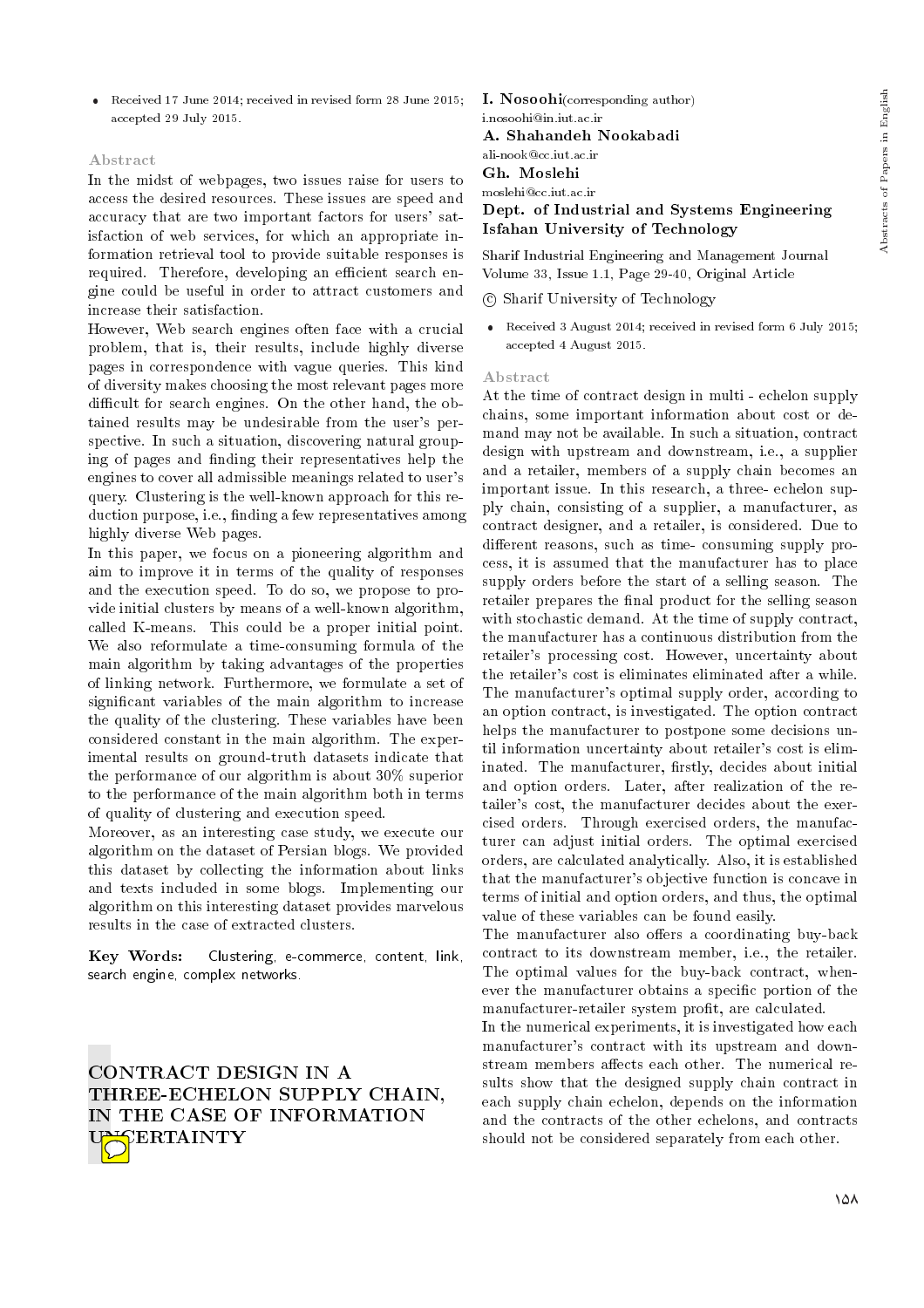ported and evaluated to illustrate the strengths of the modelling approach and the solution method used. The models are solved using Varaible Neigborhood Search (VNS) and Simulated Annealing (SA). To demonstrate the strength of these rough methods, the results of accurate model solutions are utilized as well. In this way, the innovations of this research , in terms of both modeling and solution methods, are depicted. Genrally, by using the proposed model, firstly the hub-locations are selected. Then, proper annular routes for each hub can be determined. Prudence of the results is a testament that the proposed model and recommended solution algorithm are capable of effective organizition of Iran's postal network.

Key Words: P-Hub-median location, vehicle routing problem, postal network, iterative algorithm, simmulated annealing (SA), variable neighborhood search (VNS).

# PRESENTING A HYBRID ELECTROMAGNETISM-LIKE MECHANISM AND K-MEANS FOR DATA CLUSTERING

E. Mehdizadeh(corresponding author) emehdi@qiau.ac.ir M. Teimouri

m66.teimouri@gmail.com

A. Zaretalab arash zaretalab@yahoo.com Faculty of Industrial and Mechanical Engineering Qazvin Branch, Islamic Azad University

Sharif Industrial Engineering and Management Journal Volume 33, Issue 1.1, Page 13-19, Original Article

c Sharif University of Technology

 Received 17 May 2014; received in revised form 20 July 2015; accepted 16 August 2015.

## Abstract

Clustering is one of the useful methods in many scientific fields. It is a classification process for putting data in specic groups or clusters based on the similarities between them. In literature, many algorithms, such as heuristic and meta-heuristic, have been successfully applied to solve clustering problems. Among them, the K-means is well-known due to its simplicity and computational efficiency, although it suffers from several drawbacks due to its initial state and may be trapped in local optima.

Electromagnetism-like Mechanism (EM) algorithm is a new population-based meta-heuristic to tackle complex optimization problems. It imitates the attraction- repulsion of the electromagnetic theory that is based on Coulomb's law for obtaining the optimal solution. Unlike some meta-heuristic algorithms such as Genetic Algorithm (GA) and Tabu search (TS), in EM, each particle is in
uenced by all other particles within its population.

In this paper, to skip the local optimum, the K-means method is combined with the Electromagnetism-like Mechanism (EM) algorithm, and a new algorithm, called K-EM, is presented to solve clustering problems. In K-EM, there are two main phases. In the first phase, K-EM executes the K-means algorithm within the population size and tries to produce favorable centroids for desired clusters, which terminates when there is no change in centroid. In the second phase, the fitness value of each particle is computed and the particle that has the best fitness value is stored. Then, the particles are fed into the improved local search procedure. Then, the total force exerted on each particle is computed. In the move procedure, the particle position is moved according to the resultant force exerted on them. The search process of nding the best results continues until the stop criterion is met.

In order to evaluate the performance of the proposed algorithm, five distinguished and standard datasets are chosen from the UCI Machine Learning repository. These datasets are solved and the results are compared with the results of those of K-means, GA, Simulated Annealing (SA), Ant Colony Optimization (ACO), Particle Swarm Optimization (PSO), and EM. The results illustrate that the proposed K-EM algorithm has good proficiency in obtaining desired results.

Key Words: Clustering, K-means, electromagnetismlike mechanism.

## A NEW ALGORITHM FOR CLUSTERING WEB-PAGES BASED ON LINKS AND CONTENT

M. Fathian(corresponding author) fathian@iust.ac.ir

A.M. Karimi-Majd

karimimajd@iust.ac.ir School of Industrial Engineering Iran University of Science and Technology

Sharif Industrial Engineering and Management Journal Volume 33, Issue 1.1, Page 21-28, Original Article

c Sharif University of Technology